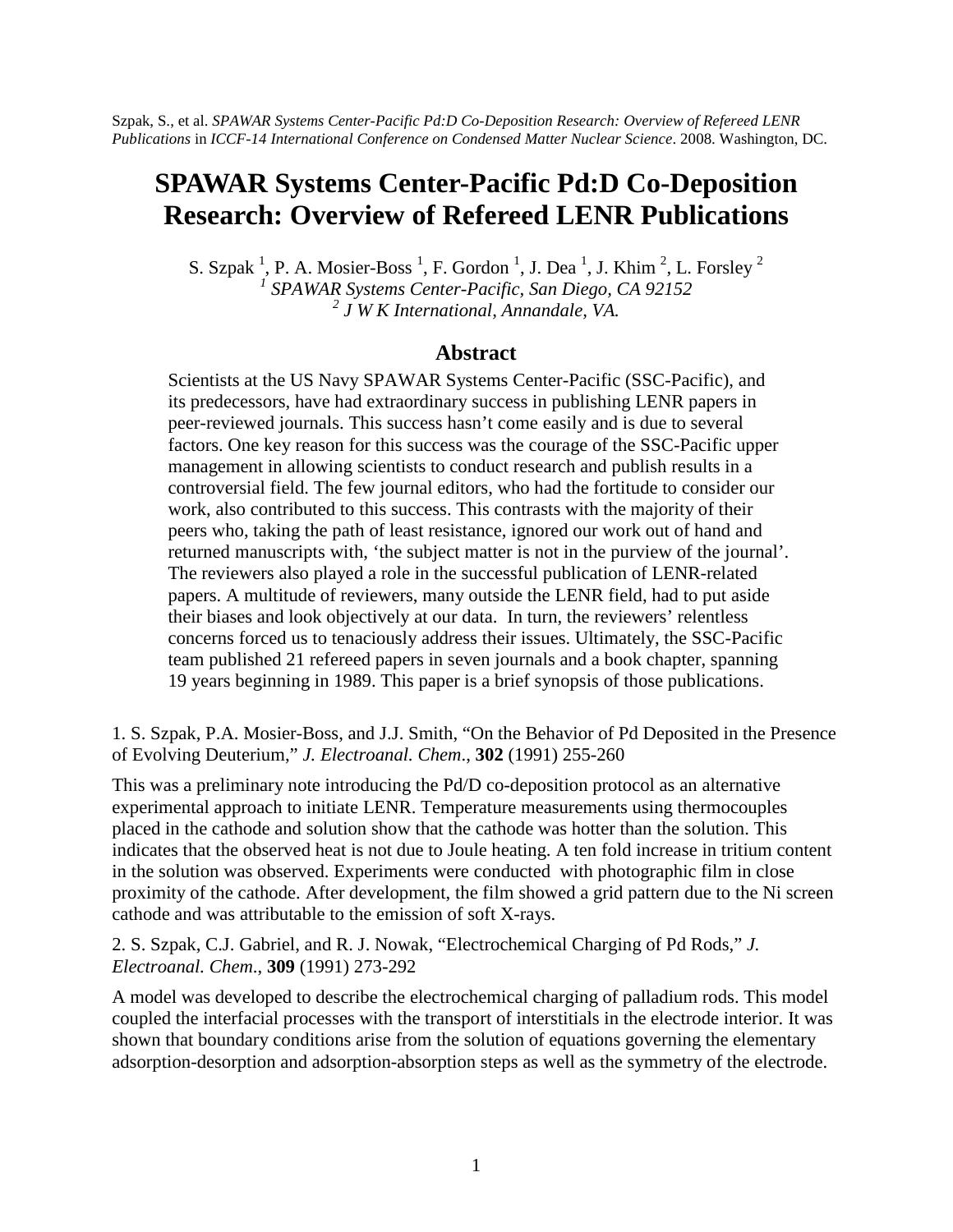3. S. Szpak, P.A. Mosier-Boss, S.R. Scharber, and J.J. Smith, "Charging of the Pd<sup>n</sup>H System: Role of the Interphase," *J. Electroanal. Chem*., **337** (1992) 147-163.

Slow scan cyclic voltammetric studies of Au/Pd<sup>n</sup>H were conducted to examine the dynamics of transport of electrochemically deuterium/hydrogen across the electrode/electrolyte interphase. It was found that a coupled, two-layer model of the interphase describes the observed behavior as a function of scan rate and electrolyte composition. The effect of chemisorbing species, thiourea, and pH on the transport across the interphase was also investigated.

4. S. Szpak, P.A. Mosier-Boss, C.J. Gabriel, and J.J. Smith, "Absorption of Deuterium in Palladium Rods: Model vs. Experiment," *J. Electroanal. Chem*., **365** (1992) 275-286.

A model that incorporates variables such as electrochemical rate constants, bulk diffusion coefficient, and charging current has been developed. Such a model can be used to predict the overpotential, surface coverage, and bulk loading of the electrode during charging. The computed time dependence of the bulk loading has been compared with published experimental charging curves. Microscopic examination of a charging Pd cathode using Nomarski optics has shown that, even within a single grain, there are preferred sites of absorption. *In-situ* XRD measurements of the charging Pd cathode shows that deuterium preferentially enters the Pd lattice through the 111 sites. With additional charging, a broadening and a shift to lower  $2\theta$ angles was observed which suggested the presence of a supercharged layer.

5. S. Szpak, P.A. Mosier-Boss, R.D. Boss, and J.J. Smith, "Comments on the Analysis of Tritium Content in Electrochemical Cells," *J. Electroanal. Chem*., **373** (1994) 1-9.

The time dependence of tritium content of an open cell operating galvanostatically with intermittent sampling has been derived and is given by the following expression:

$$
f(t) = f(0) \left( \frac{m(0) - r(i)t}{m(0)} \right)^{S-1} + \frac{q}{(S-1)r(i)} \cdot \left\{ 1 - \left[ \frac{m(0) - r(i)t}{m(0)} \right]^{S-1} \right\}
$$

where  $f$  is the tritium mass fraction, m is the mass of the electrolyte phase,  $r(i)$  denoted the rate of change associated with the cell current, q is the rate at which tritium is added/removed, and s is the isotopic separation factor. It was concluded that a complete mass balance between the liquid and gas phases was necessary in order to determine that tritium was produced in the Pd/D system.

6. S. Szpak, P.A. Mosier-Boss, and J.J. Smith, "Deuterium Uptake During Pd-D Codeposition," *J. Electroanal. Chem*., **379** (1994) 121-127.

Deuterium uptake during Pd-D co-deposition was examined using galvanostatic perturbation techniques. The resultant potential relaxation curves exhibit four distinct potential-time intervals where the relaxation process is controlled by the interaction between the transport of deuterium from inside the lattice to the surface to form adsorbed deuterium and the reduction of palladium from solution.

7. S. Szpak, P.A. Mosier-Boss, S.R. Scharber, and J.J. Smith, "Cyclic Voltammetry of Pd + D Codeposition," *J. Electroanal. Chem*., 3**80** (1995) 1-6.

Processes associated with the Pd + D alloy codeposition were examined by cyclic voltammetry. The dynamics of the interphase region are discussed.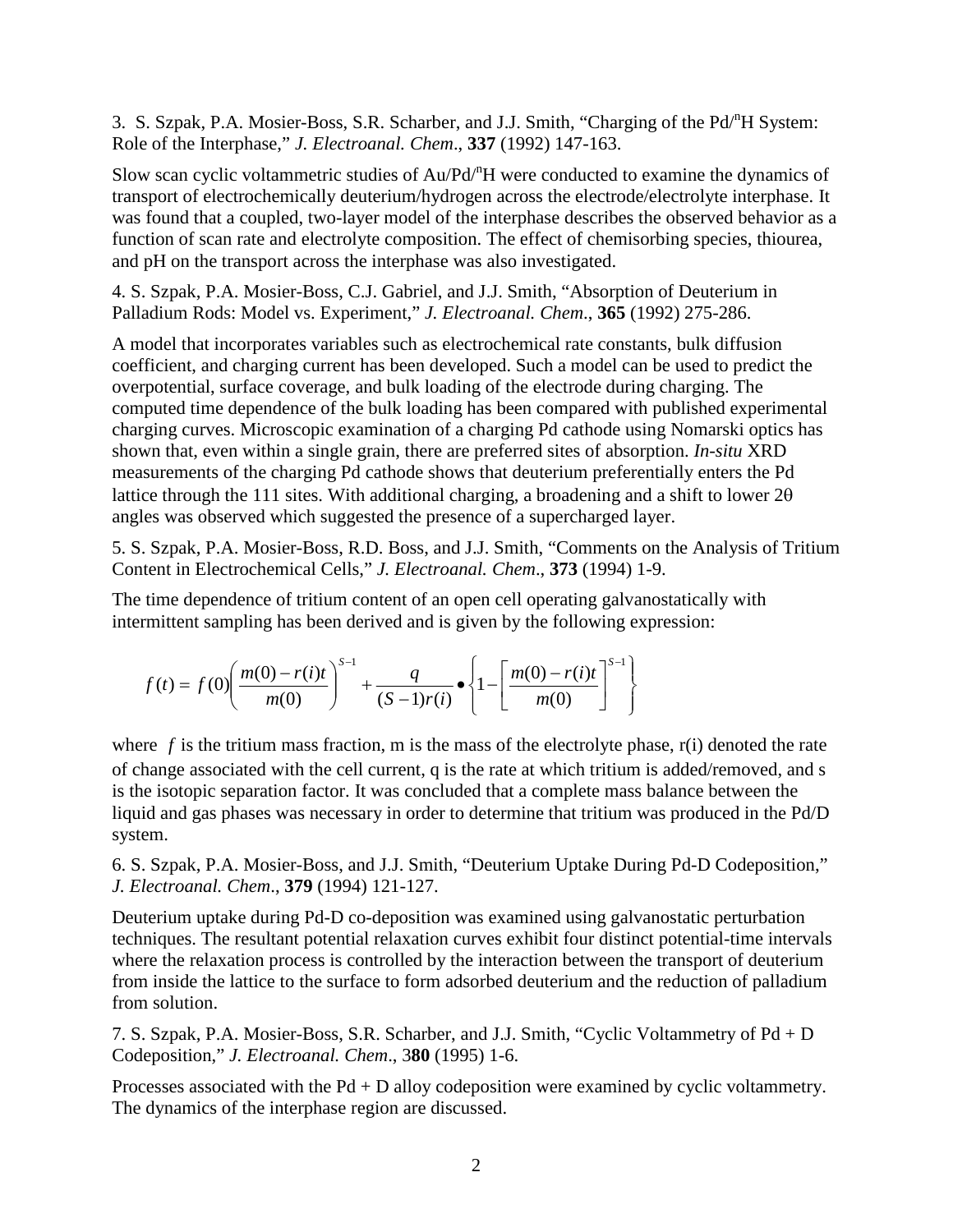8. S. Szpak, P.A. Mosier-Boss, and J.J. Smith, "On the Behavior of the Cathodically Polarized Pd/D System: Search for Emanating Radiation," *Phys. Lett. A*. **210** (1996) 382-390.

Pd/D co-deposition experiments were conducted inside lead caves while measuring gamma and X-rays, as a function of time, using a HPGe detector with an Al window and a Si(Li) detector with a Be window. The cathodically polarized Pd/D system was observed to emit X-rays with a broad energy distribution and with an occasional emergence of recognizable peaks attributable to the Pd  $K_{\alpha}$  and Pt L lines. The emission of X-rays is sporadic and of limited duration.

9. S. Szpak and P.A. Mosier-Boss, "On the Behavior of the Cathodically Polarized Pd/D System: A Response to Vigier's Comments," *Phys. Lett. A*. **221** (1996) 141-143.

Preliminary results of thermal imaging of the Pd/D cathode prepared using the co-deposition technique are presented. Hot spots are observed that appear/disappear chaotically. With time these hot spots merge into larger islands that exhibit oscillatory behavior. SEM images of a Pd/D cathode that had melted during electrolysis are shown.

10. S. Szpak, P.A. Mosier-Boss, R.D. Boss, and J.J. Smith, "On the Behavior of the Pd/D System: Evidence for Tritium Production," *Fus. Technol*., **33** (1998) 38-51.

In these experiments, the  $D_2$  and  $O_2$  gases were recombined in a separate chamber. The tritium content in the liquid and gas phases were measured daily using a liquid scintillation. The measured data were analyzed using the mass balance expression that was derived earlier. It was observed that tritium production occurred in bursts and sporadically. During a burst, the rate of tritium production was estimated to be  $10^3$  to  $10^4$  atoms s<sup>-1</sup>. Tritium produced during prolonged electrolysis was transported out of the electrode interior by two distinct paths. One path results in enrichment of tritium in both the electrolyte and gas phases. The second results in enhancement only in the gas phase.

11. S. Szpak and P.A. Mosier-Boss, "On the Release of from cathodically polarized Palladium Electrodes," *Fus. Technol*. **34** (1998) 273-278. *H n* 1

The release paths for tritium produced during electrochemical compression of deuterium in a Pd lattice were examined. The results indicate that tritium production requires high D/Pd atomic ratios. This requirement is met if there are no channels reaching the contact surface. The electrogenerated tritium is distributed among the voids and bulk material. Gas evolution promotes a continuous exchange between the  $H$ <sup> $n$ </sup> atoms residing in the subsurface layer and with those in the adsorbed state. Atoms in the adsorbed state exchange with the molecules of the contacting electrolyte phase or gaseous phase, leading to two distinct transfer paths. 1

12. P.A. Mosier-Boss and S. Szpak, "The Pd/<sup>n</sup>H System: Transport Processes and Development of Thermal Instabilities*," Nuovo Cimento Soc. Ital. Fis. A*, **112** (1999) 577-587.

The surface temperature distribution of the cathode prepared by Pd/D co-deposition on a Ni screen was measured using an infrared camera. It was observed that, unlike joule heating, excess enthalpy generation occurs in the form of localized events in close proximity to the contact surface. It was also observed that, the higher the electrolyte temperature, the more frequent the events. In the limit, these events overlap to produce oscillating islands.

13. S. Szpak, P.A. Mosier-Boss, and M. H. Miles, "Calorimetry of the Pd + D Codeposition," *Fus. Technol*., **36** (1999) 234-241.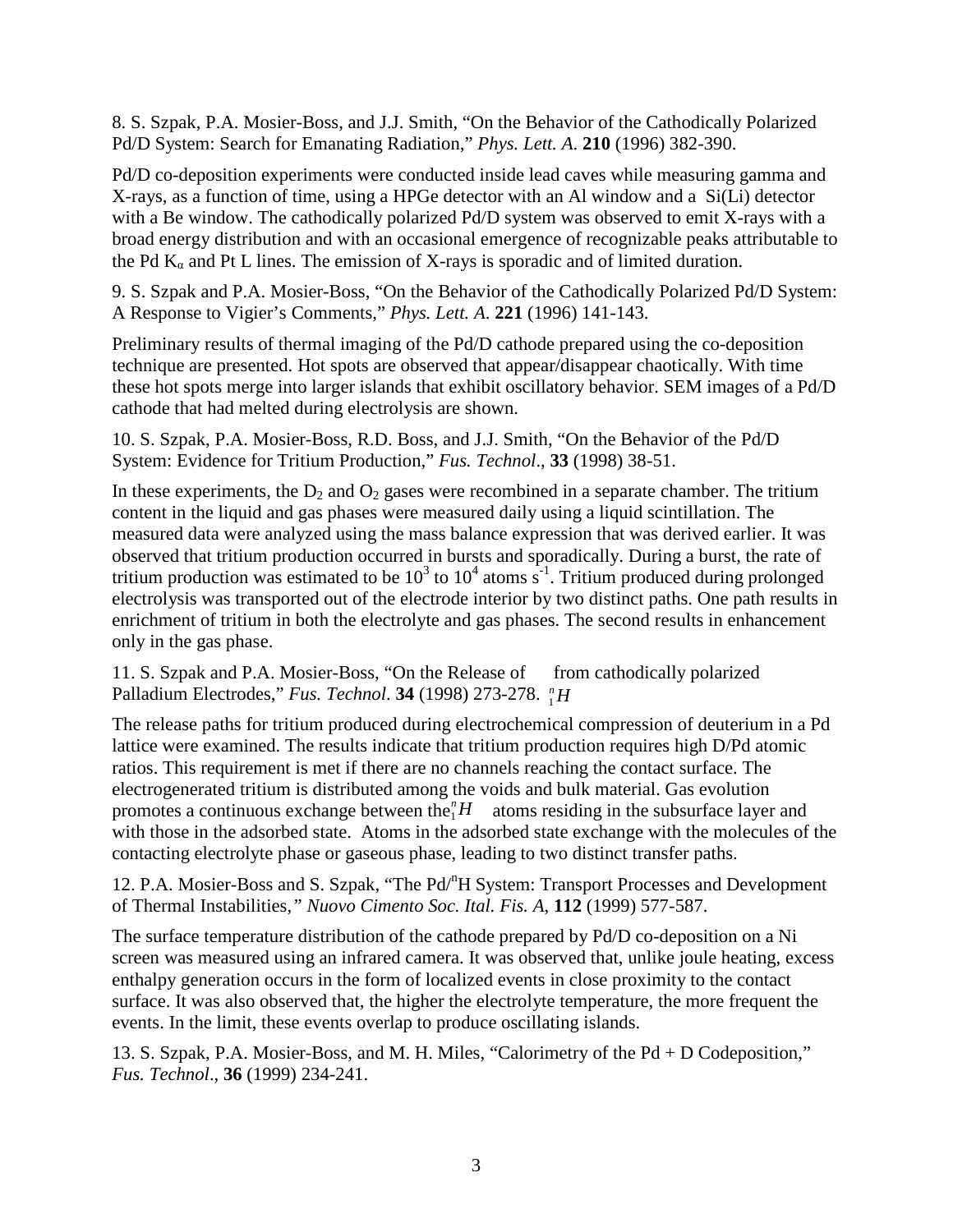Calorimetric measurements indicate that the excess enthalpy generated in cells using cathodes prepared by the co-deposition process is, on average, higher than that produced in cells using solid Pd rods. Infrared imaging of the cathodes prepared by Pd/D co-deposition shows that the heat sources are highly localized. The steepness of the temperature gradients indicate that the heat sources are located in close proximity to the electrode-solution contact surface.

14. S. Szpak, P.A. Mosier-Boss, M. H. Miles, and M. Fleischmann, "Thermal Behavior of Polarized Pd/D Electrodes Prepared by Co-deposition," *Thermochimica Acta*, **410** (2004) 101- 107.

The thermal behavior of Pd/D electrodes, prepared by the co-deposition technique, was examined using a Dewar-type electrochemical cell calorimeter. Results indicated that excess enthalpy is generated during and after the completion of the co-deposition process. The rates of excess enthalpy generated using the co-deposition technique were higher than those obtained using Pd wires or other forms of Pd electrodes. Positive feedback and heat-after-death effects were observed. The rates of excess power generation were found to increase with an increase in both cell current and cell temperature.

15. S. Szpak, P.A. Mosier-Boss, C. Young, and F.E. Gordon, "The Effect of an External Electric Field on Surface Morphology of Co-deposited Pd/D Films," *J. Electroanal. Chem*., **580** (2005) 284-290.

After plating out the Pd on a Au foil, the cell current was increased and an external electric field was applied across the cell. The experiment was terminated after 48 h. The cell was disassembled and the cathode was subjected to analysis using an SEM. In the absence of an external electric field, the Pd deposit exhibits a cauliflower structure. After exposure to an external electric field, significant changes in the morphology of the Pd/D deposit were observed. Fractal features were observed as well as dendritic growths, rods, wires, and craters. Considerable work is needed to account for the variety of shapes. The process of shape change is driven by energy transferred from the electrostatic field and directed by the field.

16. S. Szpak, P.A. Mosier-Boss, C. Young, and F.E. Gordon, "Evidence of Nuclear Reactions in the Pd Lattice," *Naturwissenschaften*, **92** (2005) 394-397.

When a cathode prepared by Pd/D co-deposition is subjected to an external electrostatic field, SEM analysis of the deposit shows discrete sites exhibiting molten-like features. Such features require substantial energy expenditure in order to form. EDX analysis of these features shows the presence of new elements (Al, Mg, Ca, Si, Zn,…) that could not be extracted from cell components.

17. S. Szpak, P.A. Mosier-Boss, and F.E. Gordon, "Further Evidence of Nuclear Reactions in the Pd/D Lattice: Emission of Charged Particles," *Naturwissenschaften*, **94** (2007) 511-514.

CR-39 is a solid state nuclear track detector that is used to detect energetic particles such as alphas, protons, tritons, and helium-3. Pd/D co-deposition was done, in the presence of an external electric or magnetic field, with the cathode in direct contact with a CR-39 detector. Tracks on the CR-39 detector were observed where the cathode was in contact with the plastic indicating that the source of the tracks is the cathode. The features of these tracks (optical contrast, shape, and bright spot in the center of the pit) are consistent with those observed for pits in CR-39 that are of a nuclear origin. The emission of the energetic particles is sporadic and occurs in bursts.